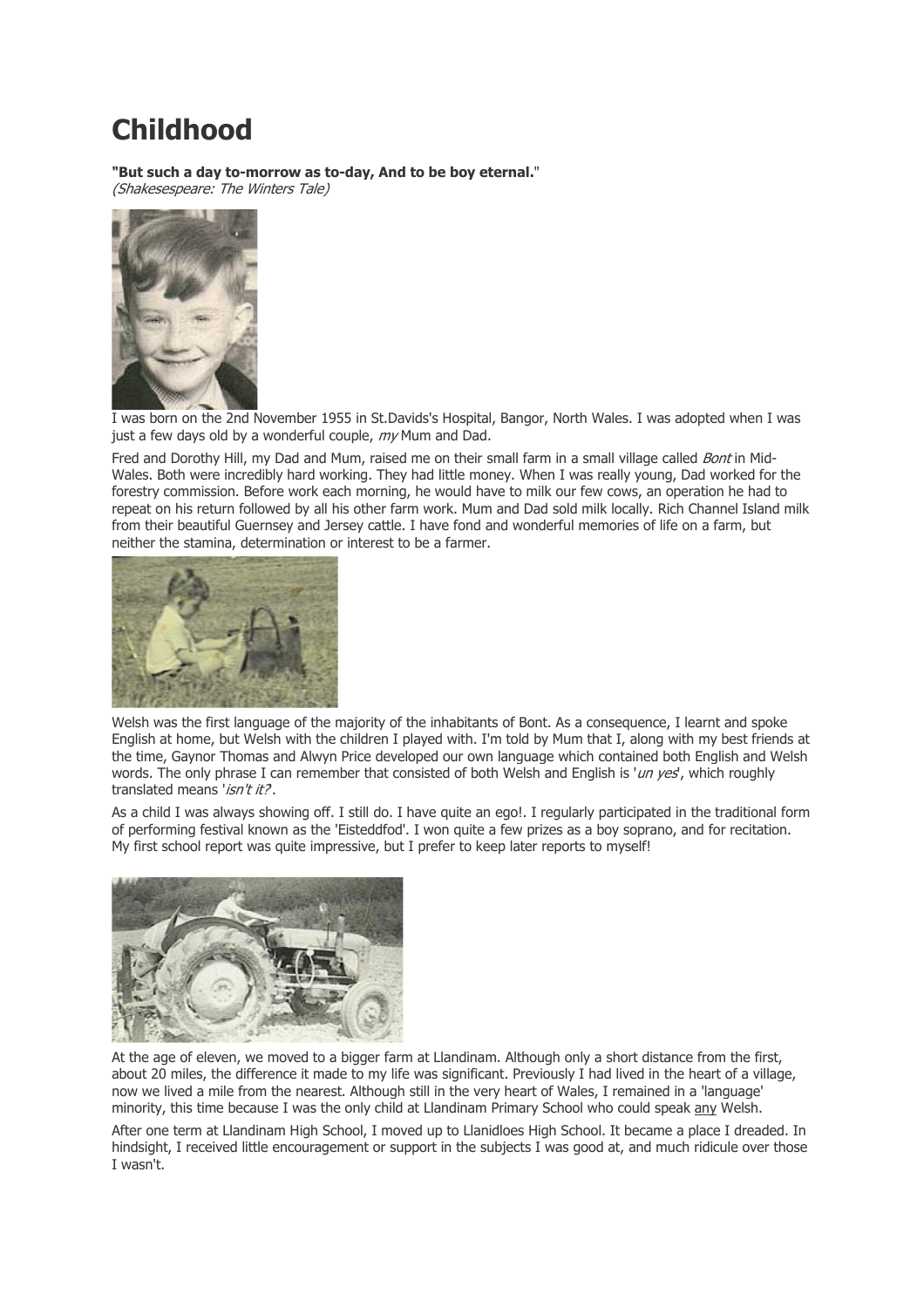I hated sport, football in particular. When the team captains chose their 'squads', I was always the last to be chosen, the argument being 'We don't want him - you have him'.

Until my voice 'broke' however, I was still the 'pride' of the school for my angelic voice, and continued to win prizes. Once broken however, my voice and therefore myself, or so I thought, were of no further interest to my school.



This extended to my career ambitions. I wanted to work in television, perhaps as a cameraman. The notion was ridiculed by the teacher responsible for careers, as almost was my second choice, to be an electrician. The concept that as a farmer's son, I had no wish to follow the convention of following in my father's footsteps (as my farm reared schoolmates were often pressurised into), was beyond the career master's comprehension. The best they could offer was the vague possibility of an apprenticeship with the electricity board, and nothing about further career development.

To my mind, Llanidloes High School, at that time, had a lot to answer for. Pupils were graded stereotypically into A, B or C grades, according to their overall ability, and were taught to that level regardless of any outstanding abilities in certain areas. We were pigeonholed into an academic 'class' society.

- The A stream for whom the world was their oyster. Academia and fine prospects lay ahead.
- The B stream, who could probably learn a craft, but not much else.
- The C stream, destined for a life of labour and demanour.

The most vivid example of this was a then close friend of mine. He had a passion for, and great talent and ability for cooking. Because he was a boy, and because he was assigned into the C stream, cookery classes were not an option he could enjoy. I suspect he could have followed a career in cuisine, maybe ending up running the finest restaurant in Europe, but he never had the chance. In the summer of 2005, after 35 years, I managed to get in touch with him again.

Despite the lack of encouragement of my school, but with the full support and encouragement of my Mum and Dad, I left school at the age of 15, without finishing my CSE studies, to start a career as an apprentice electrician. It meant leaving home.

## **The World of Work**

#### **"You try the handle of the road, It opens, do not be afraid."**

(Leonard Cohen: The Stranger Song)

I embarked on an apprenticeship in the trade of electrician with the Department of the Environment, (later known as the Property Services Agency) at RAF Sealand near Chester. Originally a civil airfield, the RFC took over Sealand in 1916, and the Station was used for training and later, maintenance, a role that continues today. No 30 Maintenance Unit first moved to Sealand in 1937, and today is responsible for the third line repair of airborne avionic equipment for all three Armed Services. No 631 Volunteer Gliding School operates Viking TX1s from the South Airfield. Toady, the role of RAF Sealand is as the third-line maintenance and repair unit of all airborne electronics, electrical and instrument engineering unit for the RAF. The DOE/PSA role here (and at all other MOD & Government establishments) at that time was for the installation, service and repair of all fixed mexhanical, electrical and structural services. During my four year apprenticeship here, I also spent a few months training at the Royal Aircraft Establishment (R.A.E.) Aberporth.

Emotionally, at the beginning, life away from home was difficult. I went home for weekends, but life away from home was completely new experience. For the first time in my life I experienced all those things my parents warned me about including drugs, violence and sex. But with sex, there was a deep seated problem, that was only resolved in later life. I was not attracted to women, at least not in the way my mates 'appeared' to be.

On completing my apprentiship, I moved to work as an electrician at a Royal Naval Armanent Depot in Pembrokeshire. In light of the fact that I am unable to find any reference to the place on the internet that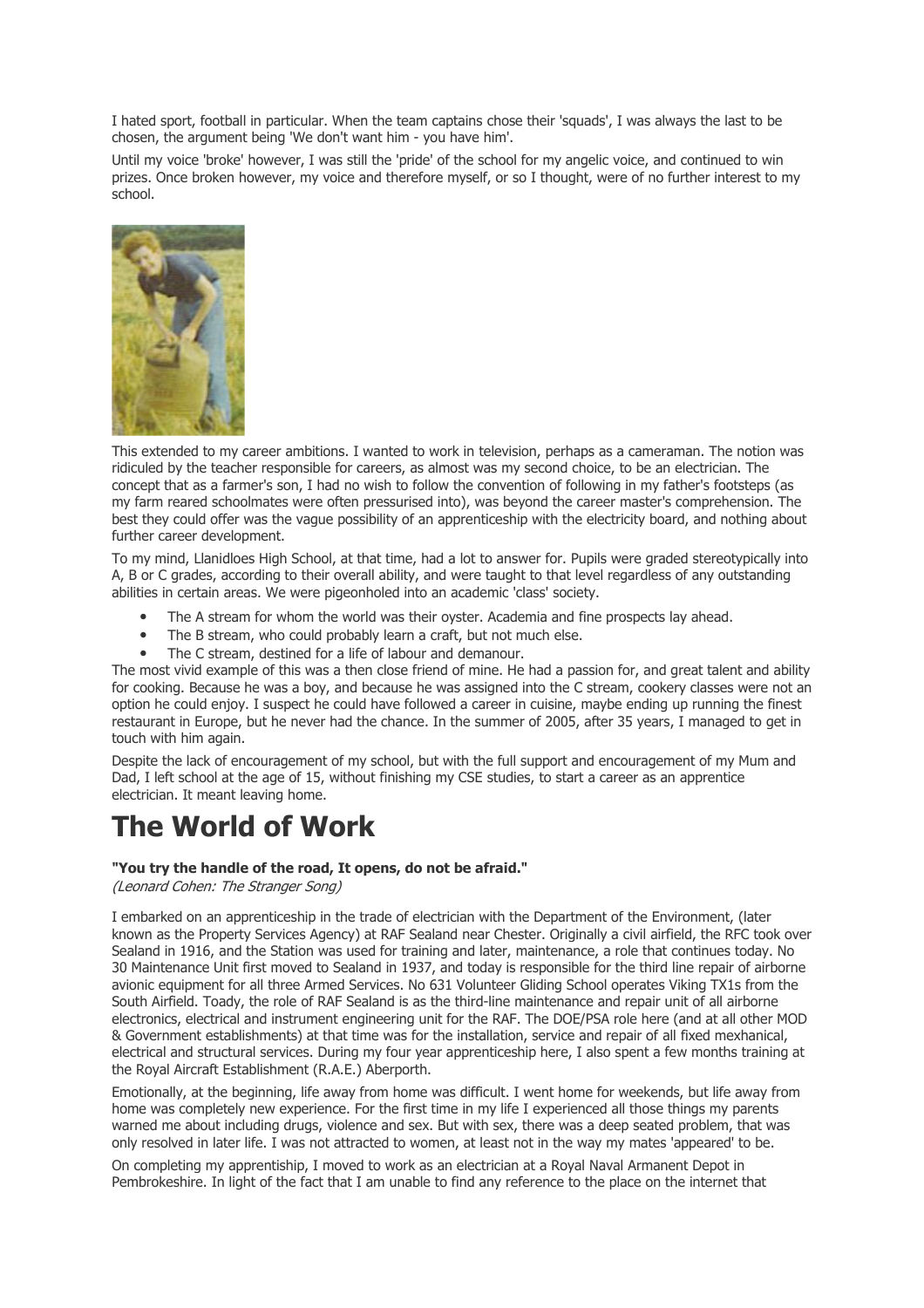indicates what happened here at that time, and as I am a signatory to the Official Secrets Act, I cannot write about my work during the 18 months I spent here, other than to say I hated it. It has since ceased to be MOD property.

In 1977, I was transferred on temporary secondment to RAF Brawdy, also in Pembrokeshire. I was fortunate in that they had a vacancy and as I enjoyed the work, I applied and was accepted permanently into a team of maintenance electricians. A few months later I was promoted to 'Electrical Line Supervisor' in charge of this team. At the same time, I became interested in Hospital Radio, and became a volunteer at the newly built 'Withybush General Hospital' in Haverfordwest. Both this and work were emotionally satisfying and intellectually challenging. And, for the first time since I was eleven, I began to make some very good friends.

Experience at Withybush Hospital Radio was for me, and a number of my friends, to lead to career change. For Karen Walker, and Hugh Turnbull, it was a move into radio. Both now work for the BBC in Cardiff. For Mike Gomm, it has eventually led into a senior management within Microsoft, where he now has responsibility for AbilityNet. I became interested in hospitals, applied for, and was accepted as a Hospital Engineering Officer at St. Thomas' Hospital in London.

### **London - A whole new world**

#### **"The truth is rarely pure, and never simple"**

(Oscar Wilde: The Importance of being Ernest)

Moving to London from my previously protected world was a major step for me. I went purely for the career opportunities, but it was to have an even bigger impact on my life, from the very first night.

I explained earlier that I "was not attracted to women, at least not in the way my mates 'appeared' to be". This had troubled me for many years, and once led to my considering suicide. I knew I wasn't a 'queer' or 'homosexual', because all my experience growing up in Wales had led me to firmly believe that to be so, one would have 'feminine' traits. After all, the only 'queers' I knew of were those appearing on television - Larry 'Shut that door' Grayson, Danny La Rue and Mr. 'I'm Free!' Humphries. I knew I wasn't like that, so couldn't be 'one of them'.

However, I thought I had a problem. My mates were getting 'turned-on' by 'big breasts' on page three and nude calenders. I was not. But I did have 'stomach churning' feelings for one or two of the lads I'd known though, but didn't know why.

The day I moved to London, I moved all my things into a bedsit in the hospital where I was to be working and living over the next few years. As I settled myself in, I retuned my portable television to London channel frequencies. I tuned in ITV, to London Weekend Television, to be presented at the opening of a programme called 'Gay Life', a moment of realisation that was to change my life, for the better, forever. Here, on my screen, were ordinary men and women, doing ordinary jobs, leading ordinary lives. What set them apart from anything or anyone I'd ever previously experienced outside my own feelings was that the people they were sexually attracted to happened to be of the same sex. I wasn't the only one. The story of my evolution of 'coming out' could fill an entire book, so I won't.

So, I began my career with St. Thomas' Hospital. It was intersting work, and I made many friends quickly. And they were friends from backgrounds and cultures outside of my previous field of experience. I also met other gay men and women. We shared our experiences. For a short I went through both 'political' and 'promiscuous' periods before settling down again into a 'normal' lifestyle.

At St. Thomas' I found the *Phipps Respiratory Unit*, one of the few remaining centres in Europe for home ventilator users. Over the first few months at the hospital, I became increasing interested in the work of the technicians: Frank Kelly, John Clifton and Mick Atkinson. In 1981, Frank retired. Despite a considerable salary reduction, I applied for the resulting vacant post and was accepted.

I can honestly say that it was the most enjoyable and satisfying jobs I can imagine. I had the privelige to meet and work with some outstanding people. One day, I will write more, maybe a bookful on my time there.

In June 1983, I met Simon. He was, and still is charming, witty, intelligent and sexy. We began meeting regularly, and a few months later realised that we had become a 'couple' and that probably and hopefully, our lives would be intertwined forever. I'm glad to say, over 30 years later, they still are.

## **Becoming whole again**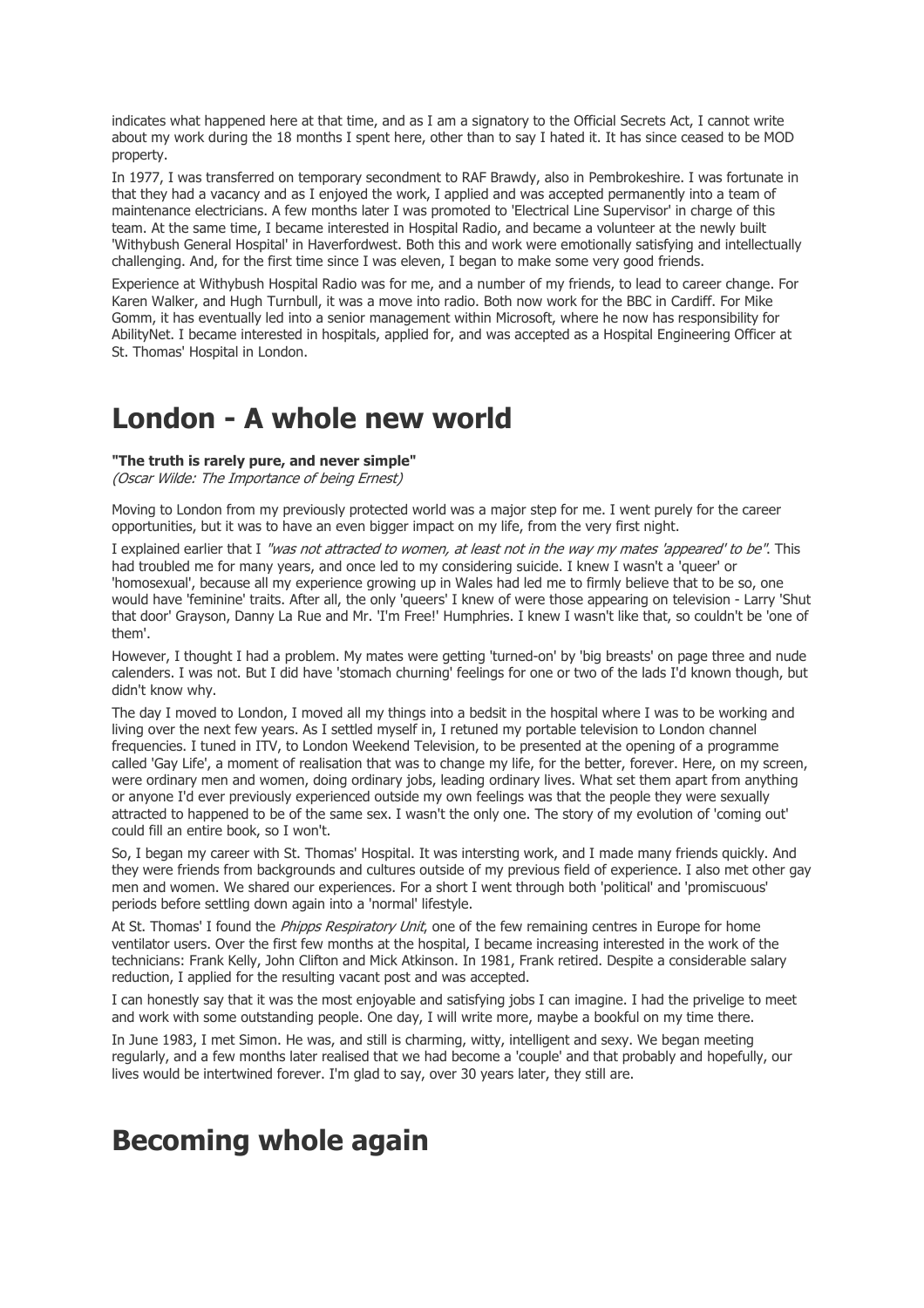### **"My parents kept me from children who were rough, And who threw words like stones and who wore torn clothes."**

(Stephen Spender)

My friends, my employers, my workmates. They all knew I was gay, and none of them had a problem with it. As far as I was concerened, anyone who did have a problem with it wasn't worth knowing. But families are different, and as far as I was aware, no-one in the family knew I was gay.

I'd heard too many stories of men and women, young and old, rejected by their families because of their sexuality. This troubled me. I wanted Mum and Dad to know. I loved them, and wanted them to know everything.

My cousin Chris visited me in London regularly, as his work brought him to the city once a week. We always met up for a drink. It was during one of these visits he paid me the honour of asking me to be Godfather to his and Penny's newborn son Nicholas. I was honoured to be asked, but had reservations. It was inevitable that soon Chris was going to realise that I was gay. I couldn't say yes to being a Godfather without first telling him, so I did. It made no difference to him, and I am proud to be Nick's 'Uncle' and Godfather. I'm also very proud and moved that Chris and Penny named their second son, Richard, after me.

Some months later, after much thought and many sleepless nights, but on the 'shaking' spur of the moment I told my Mum and Dad that I was gay, and that Simon was my partner and I loved him. They were brilliant, and from that day on accepted Simon, and we became a whole family, spending weekneds, and holidays together.

Shortly before he died ten years ago, my father made one of the most touching gestures of love that I have ever felt. On a visit to him in hospital, in respect for our privacy, Simon stayed in the car while Mum and I went in to see Dad. Despite being seriously ill, Dad asked for Simon to be there as well, because he was part of our family.

A few months later, at Dad's funeral, Simon made an equally touching gesture. As I escorted Mum behind Dad's coffin out of the church, Simon touched the back of my hand. He was, without words, telling me he was there for me.

## **Heartbeat**

**"Just a heart-beat away..."** (Adlai Stevenson: New York Times)

In September 1990, at the age of 36, I suffered a heart attack, followed by two more, resulting in heart surgery in January 1993. In 1995, my heart condition deteriorated further and reluctantly, I had to retire in December of that year.

Throughout my years with St. Thomas', I was fascinated by the iron lung. I collected as much information about the history of its development and uses as I could find. By chance, in my last few months at St.Thomas', I heard about an annual competition run by the Special Trustees of Guy's Hospital - 'The Lord Brock Memorial Historical Essay Prize'. Thinking little of my chances against learned medics, I decided it would be a challenge I would enjoy. I researched, wrote and entered an essay on the history of the British Iron Lung from 1832 to 1995. To my suprise, I won joint first prize. This was the point I realised that maybe, despite having to retire, I could earn money from writing.

## **Becoming a writer**

### **"Proper words in proper places, make the true definition of a style.**

(Jonathan Swift)

In hindsight, my first attempts at writing were very basic. I threw ideas at publishers without knowledge of or thought for the intended reader. I attended evening classes is creative writing, and in the Summer of 1996 I attended the Annual Writers Conference, never having had pubished a word. But of course I had a great idea, that was bound to become a best-seller. This idea I told to the writer Gordon Wells. He showed interest, but told me that it was of little interest in a commercial market. What he told me next was the most significant piece of advice I have ever had as a writer. "Don't write about what you know." he told me, "Know about what you write, and make every word work." He went on to explain that you can write about almost anything providing you research your subject thoroughly, and sell it almost anywhere providing you research your reader thoroughly. He also told me to think about everyone in my life, and that I would be sure to find something of interest on every one of them.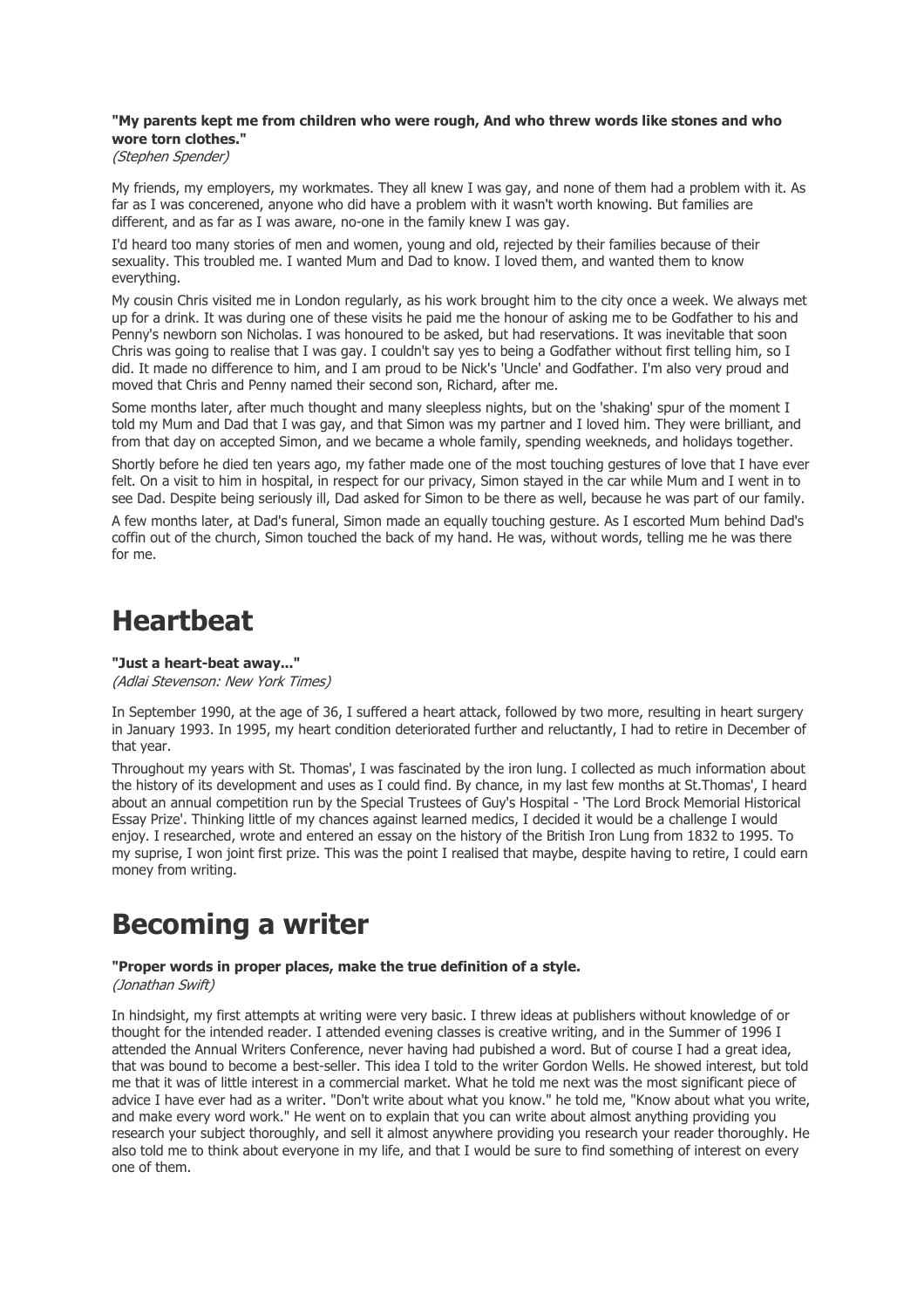He was so right. Following his advice I made a list of all my family and friends. I found that in the 1920's, my grandfather (my mothers father) had worked on a horse-drawn narrowboat, collecting milk in churns from the dairy farms of Shropshire and delivering them to the canalside Cadbury processing factory in Knighton. I talked to my mother, uncles and aunts about him, and gathered the facts. Then I looked at the three possible magazine markets: Inland Waterways Magazines. By careful study, I deduced that the most likely magazine, if any, to accept this article, would be Canal and Riverboat Magazine. The editor Chris Cattrall accepted and published it, and I have worked regularly for the magazine ever since. Using the same principles I eventually came to write for a whole range of UK leisure magazines. By September 1998, I had filled over 200 pages of various periodical publications. In November last year, one of my articles was seen by over one million readers.

### **Temporary setback**

### **"To live, and act, and serve the future hour"**

(William Wordsworth)

In September 1998, my health suffered another setback. Three of the four grafts performed in the 1993 heart by-pass began to fail. I was devastated, and went into a period of severe depression. I gave up writing altogether and almost gave up on life.

In November, the Royal Brompton Hospital took a look at my health and my heart. I was expecting the worst, but I got the best. They explained that one of the grafts was completely blocked, and that another two were in danger of doing so. The previous operation (performed at a different hospital) had been done in emergency 'lifesaving' circumstances, harvesting the only easily available veins from my legs. These were not particularly good quality, and it was inevitable that in time they would need replacing.

I spent a few months suffering difficult side effects as I was tried on different cocktails of drugs to stabilise my symptoms. The Royal Brompton made a detailed study of arteries they could use from elsewhere in my body, and found some good ones. In late May 1999, I had a second heart bypass. The operation went well but respiratory complications set in shortly afterwards after parts of my lungs collapsed. I spent an additional seven days connected to a life support ventilator in intensive care. However, once my lungs recovered and I was slowly weaned off artificial ventilation, I recovered well.

In 2004 and 2005 I had a number of hospital admissions due to severe angina and low blood pressure. This was subsequently sorted out and I now am receiving treatment for acute angina by the Royal Brompton Hospital.

## **Media Mania**

**"Documentary: 'the creative treatment of actuality'"**

(John Grierson - 1929)



Having being given the opportunity to work as a Research Associate on the ITV documentary series 'Water World', I became smitten by the documentary bug. The production of factual programming became fascinating to me. I began studying the production process and 'having a go' at making my own short documentaries using very basic and affordable 'domestic' equipent. I began by using a Sony Digital-8 camcorder.

But I was hungry for more and eventually enrolled on a course at Uxbridge College in West London to study HNC in Media (Moving Image - Factual). I had two very fine tutors; John Symonds who spent most of his working life in the BBC, and Rob Miller, then Picture Editor for the BBC series 'On the Record' and 'The Politics Show'.

I completed the course in June 2003, having been awarded a distinction.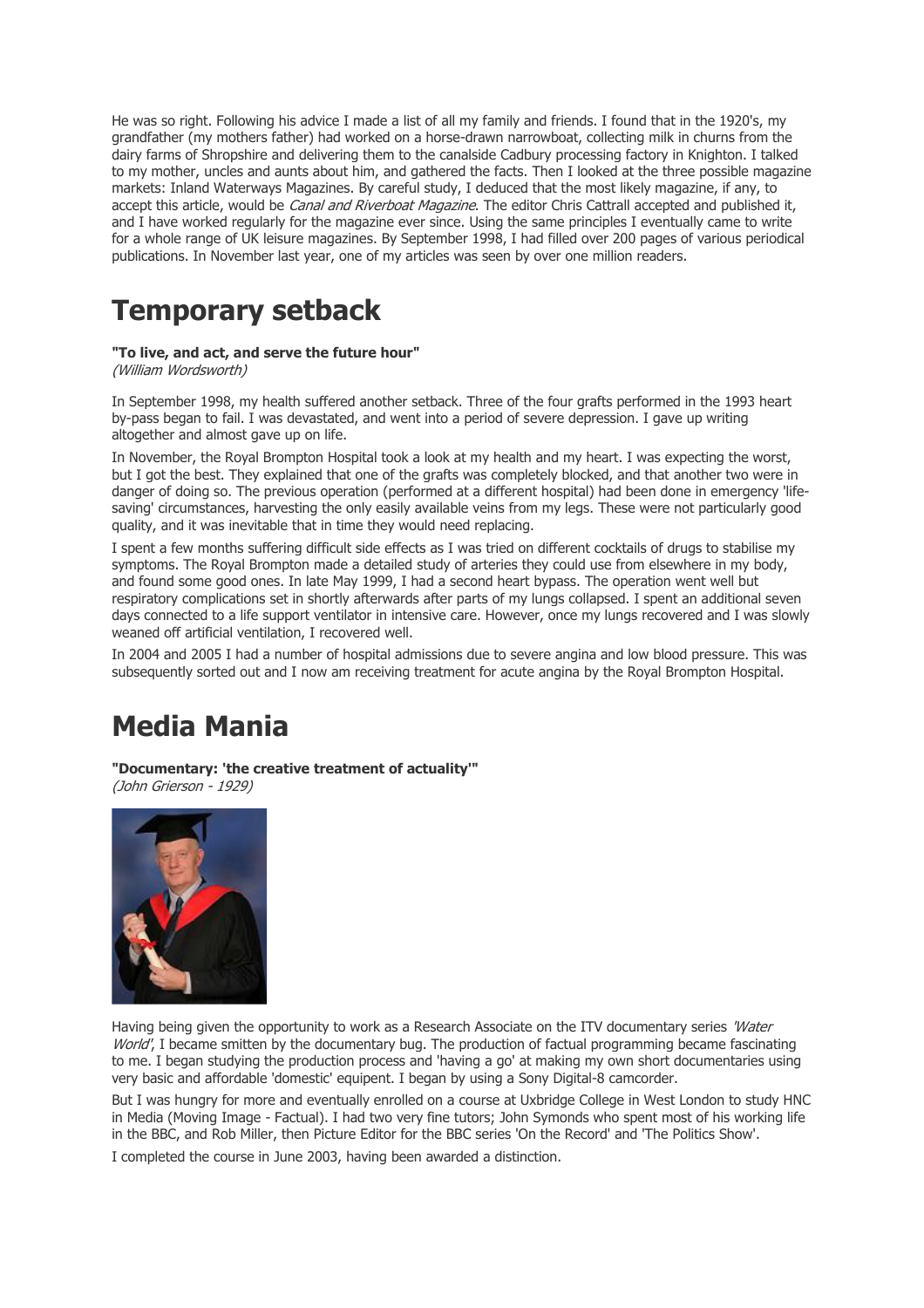## **Flopumentary Filmaker**

**"Studious to please, yet not ashamed to fail."** (Samuel Johnson - 1749)



Following my success at college, I was encouraged to begin making documentaries for money; to start my own commercial company. I was encouraged when I procured my first commission, not from a local client, but from a company in Australia (pictured right)!

Although lasting only 90 seconds, this short video took two weeks in pre-production, a day to record, and a week to edit. But it was worth it.

However, it gave me false hope and I foolishly expected work to come flooding in, and the two commissions I subsequently got took a heavy toll on both my physical and psychological well-being. If you have ambitions in filmmaking, and strive for excellence, don't let anyone let you think it's a soft option. It isn't. It's extremely hard work, especially trying to get commissions and during pre-production. It was this that led to yet another downturn in my health.

# **The future...**

**"I have seen the future; and it works."** (Lincoln Steffens)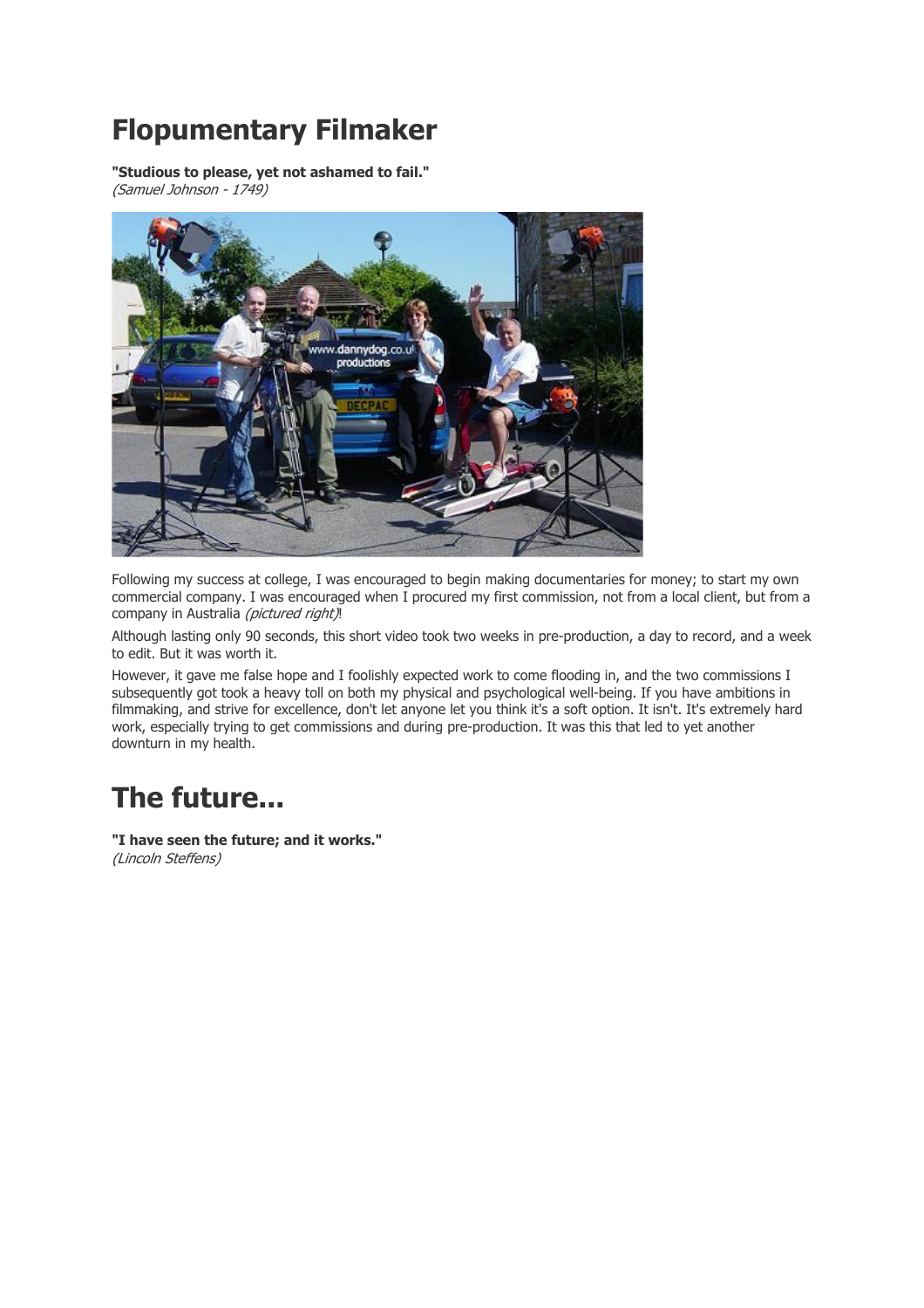

I said near the top of the page, that it had been a boyhood ambition to work in television. That remains the case. But it won't be on a practical level. At the time of writing, my aim and ambition is to write a six-part television drama series called '**Digital Darkness**', and I'm currently working on the first episode entitled '**Ondine's Curse**'. I have also returned to writing for magazines, including Gay lifestyle magazines such as 'Gay Times' (UK) and 'Out Traveler' (US).

Writing is a solitary activity, but for me is not stressful, so along with some therapeautic employment (Media Training), that's what I now do.

In June 2004, Simon and I celebrated 21 years together by spending a week aboard an Exclusively Gay Hotel Narrow Boat and were filmed by ITV Carlton as part of their series 'Water World' which was subsequently screened in January 2005.

The law in the UK regarding 'same sex partnerships' was implemented on December 5th 2005. Consequently, so that we can enjoy the same rights as other couples, Simon and I 'tied the knot' at Slough Registry Office on Saturady 11th March 2006.

## **Happiness**

**"The happiness of a man in this life does not consist in the absence but in the mastery of his passions."**

(Alfred Lord Tennyson)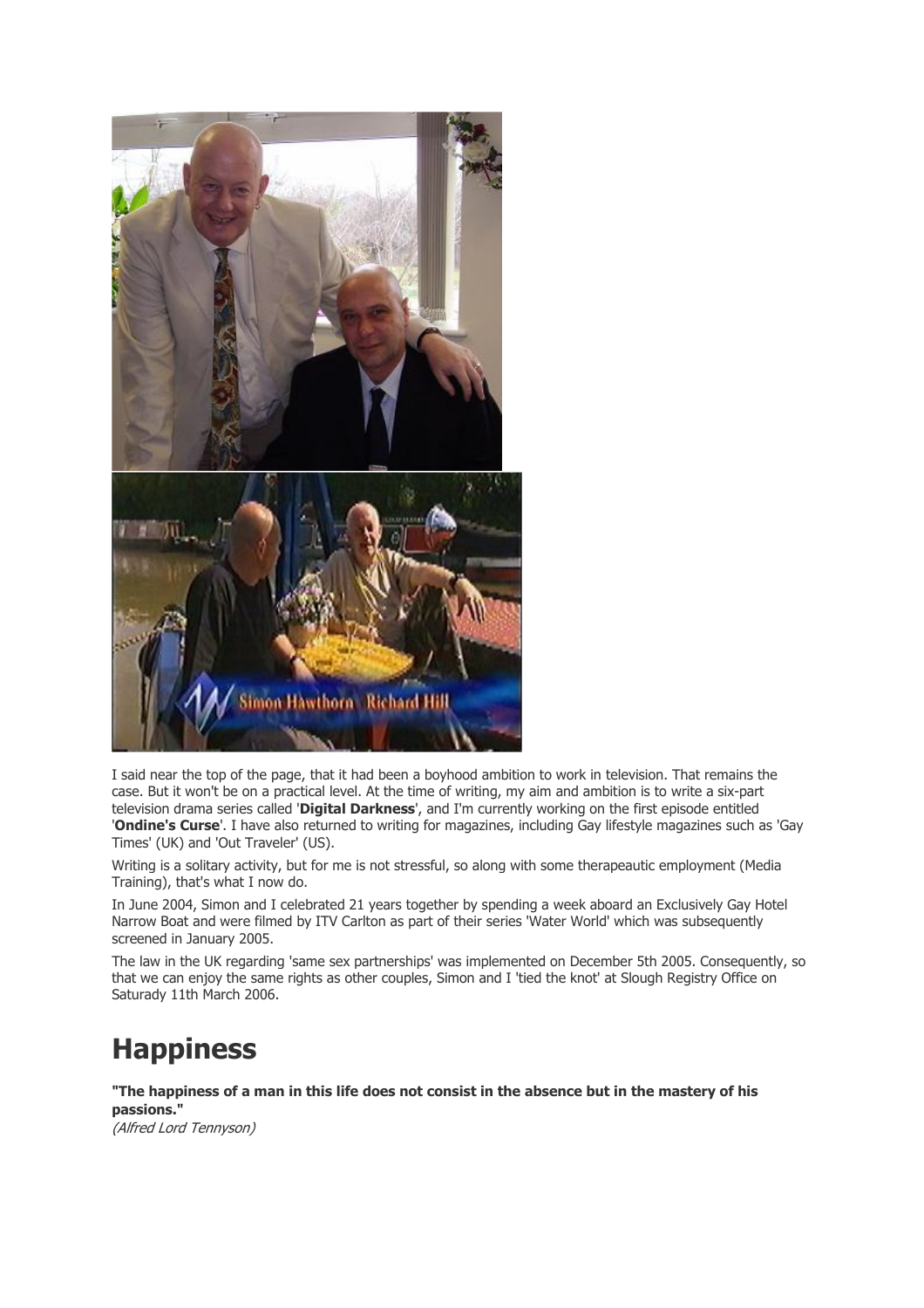

In the spring of 2005, I was approached by Optomen Television who had been commissioned by the BBC to make a four-part documentary series about the science of happiness, to be called '**Making Slough Happy**' and to be screened on BBC2 in the Autumn of 2005.

On Thursday 19th May 2005, I recorded the first of my 'video diary' pieces for the series *(pictured right)*, and at the time of writing am actively taking part in the project. Check out the BBC website here for details of transmission dates.

I revealed much more of myself than I'd originally intended to, including my bouts of depression and those things in life that make me personally 'happy'.

I spoke about how my health and happiness are intertwined. And furthermore, I challenged the perception that Slough may (by implication in the title) be seen as an 'unhappy town'.

And so were filmed over the summer and the results were screened on BBC2 over four consequtive Tuesday nights in November 2005.

But what viewers saw was only a 'snapshot' of what we, the participants, actually experienced and engaged in. Over 400 hours of recording edited down into four one hour programmes, not forgetting all the activities that we took part in that weren't recorded.

### **One Dog and her Man**

**"Happiness is a warm puppy"** (Charles Shults)